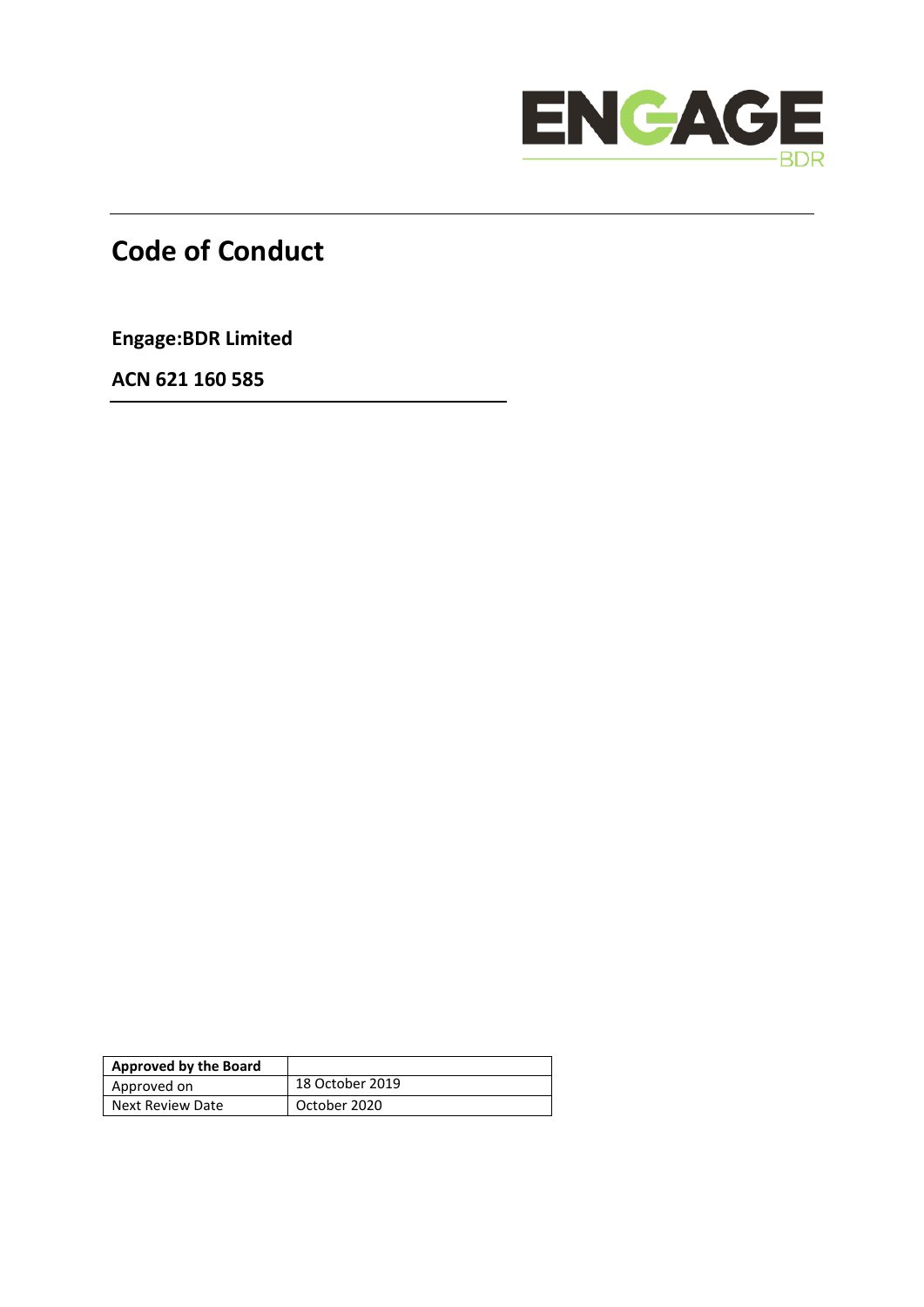## **1. Application**

- 1.1 engage:BDR Limited (ACN 621 160 585) (**Company**) and its subsidiaries (collectively, the **Group**) are committed to high standards of corporate governance and professional behaviour.
- 1.2 This purpose of this Code of Conduct is to provide a framework for decisions and actions in relation to ethical conduct in employment. It underpins the Company's commitment to integrity and fair dealing in its business affairs and to a duty of care to all employees, clients and stakeholders. The document sets out the principles covering appropriate conduct in a variety of contexts and outlines the minimum standard of behaviour expected from employees.

## **2. Reasons for this Code**

- 2.1 The objectives of this Code are to ensure that:
	- (a) high standards of corporate and individual behaviour are observed by all Employees in the context of their employment or engagement with the Group;
	- (b) Employees are aware of their responsibilities to the Group under their contract of employment and always act in an ethical and professional manner; and
	- (c) all persons dealing with the Group, whether it be Employees, shareholders, suppliers, customers or competitors, can be guided by the stated values and practices of the Group.
- 2.2 The Group is committed to complying with this Code and expects that all Employees comply fully with it. Employees should at all times comply with both the spirit as well as the letter of all laws which govern the operation of the Group and the principles of this Code. Further, Employees should always use due care and diligence when fulfilling their role or representing the Group and should not engage in any conduct likely to bring discredit upon the Group.

#### **3. Conduct expected of Employees**

3.1 All Employees should:

#### **Integrity**

(a) act honestly and in good faith at all times and in a manner which is in the best interests of the Group as a whole;

#### **Conflicts of interest**

(b) conduct their personal activities in a manner that is lawful and avoids conflicts of interest between the Employee's personal interests and those of the Group and its customers. Where there is a potential conflict, the Employee should report that conflict to their manager, the Company Secretary or a relevant adviser;

#### **Corporate opportunities**

(c) not take advantage of property, information or position, or opportunities arising from these, for personal gain or to compete with the Group;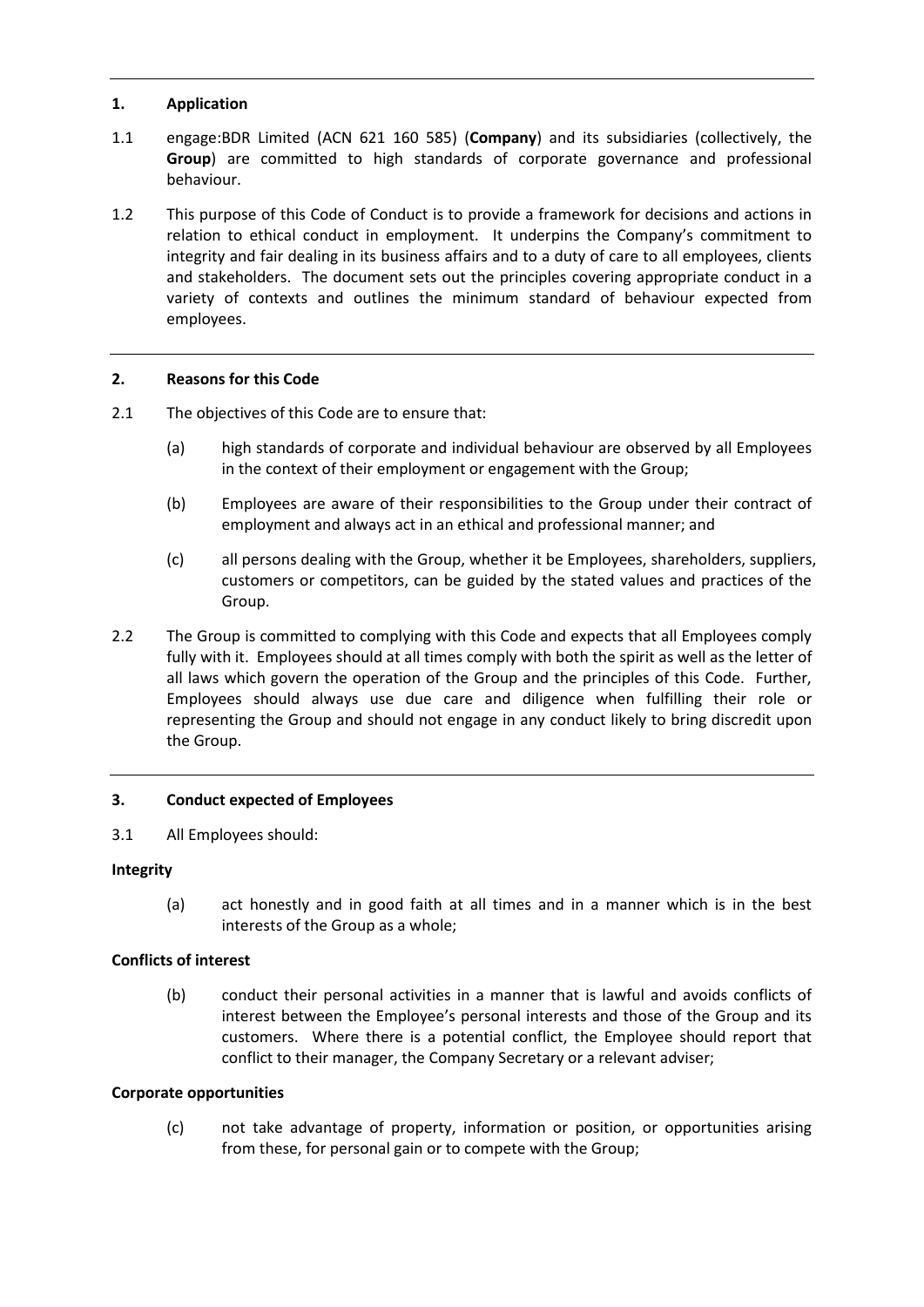### **Confidentiality**

- (d) restrict the use of non-public information (whether specific to the Group or entrusted to it by others) except where disclosure is authorised or legally required;
- (e) not make improper use of any information acquired by virtue of being an Employee, including the use of that information for personal gain or the gain of another party or in breach of a person's privacy;

#### **Trading in securities**

(f) comply with the Company's Securities Trading Policy when trading in securities, including trading in securities of the Company. The purpose of the Securities Trading Policy is to ensure compliance with the law and to minimise the scope for misunderstandings or suspicions regarding Employees trading in securities while in possession of non-public price sensitive information;

#### **Responsibilities to key stakeholders**

(g) always deal with shareholders, clients, customers, suppliers, competitors and other Employees in a manner that is lawful, diligent and fair and with honesty, integrity and respect;

#### **Protection and proper use of the Group's assets and property**

(h) ensure that the Group's assets and property (including intellectual property) are protected and only used for authorised and legitimate business purposes;

## **Anti-bribery and gifts**

- (i) always comply with laws against bribery, corruption and related conduct applying to the Group in all the jurisdictions where the Group operates;
- (j) not offer any unlawful inducements, secret commissions or bribes to further the Group's business interests, and not accept any money or opportunity or other benefit that could be interpreted as an unlawful inducement, secret commission or bribe;
- (k) exercise care in accepting hospitality, entertainment or gifts over and above that required for the normal conduct of the business or which might compromise the Employee's impartiality;

#### **Dealings with politicians and government officials**

- (l) conduct any dealings with politicians and government officials which relate to the Group and its business activities at arm's length with the utmost professionalism;
- (m) not make any donation or other financial contribution to any political party or candidate for an election or sponsor any organisations (other than in a purely personal capacity) without seeking and obtaining prior written approval from the Company Secretary;

#### **Privacy**

(n) must respect and safeguard the privacy of personal information held by the Group regarding its clients, customers, suppliers, employees and others;